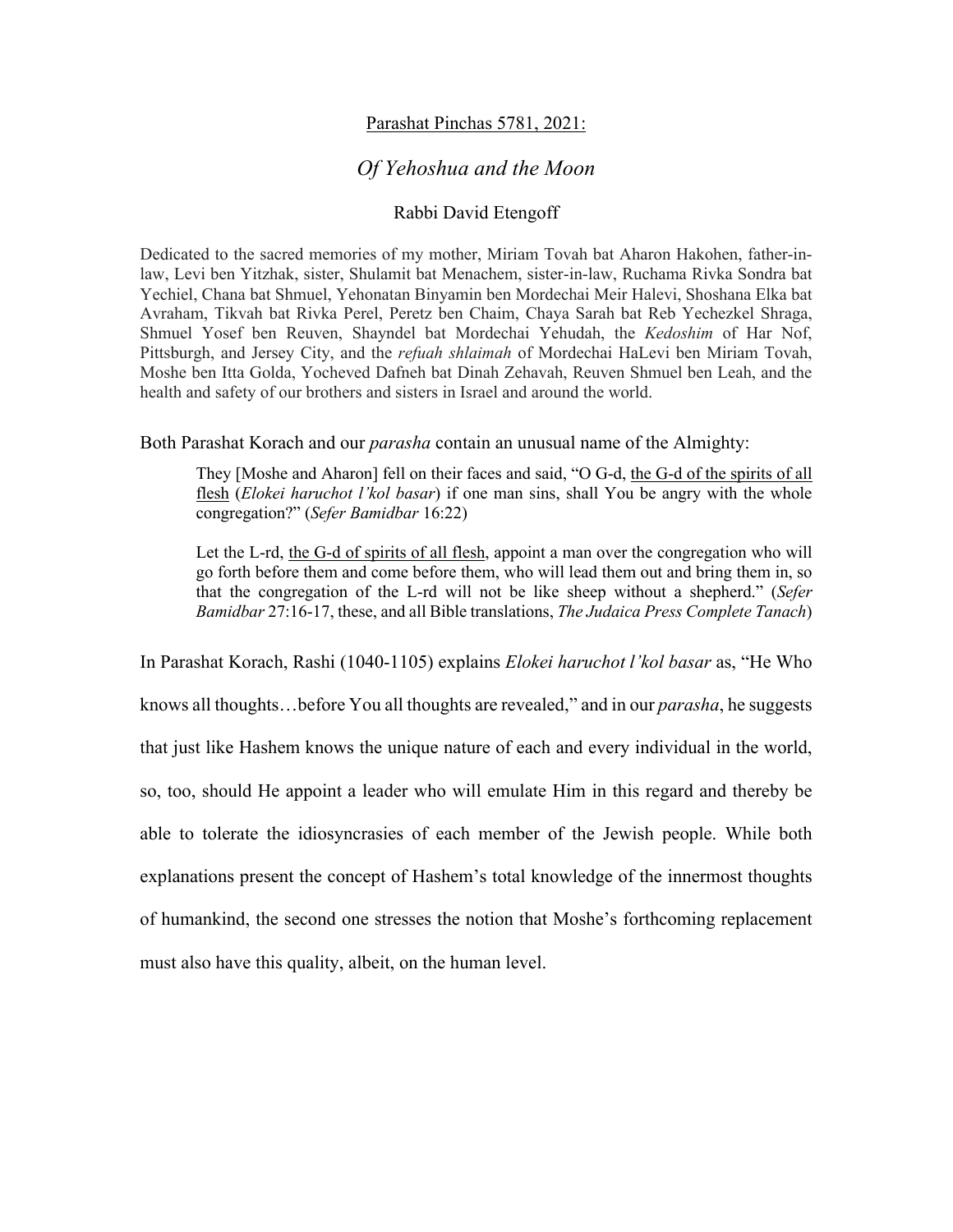In his Torah commentary, *Maor v'Shemesh*, Rabbi Kalonymus Kalman Halevi Epstein (1753-1825) raises a fundamental question regarding Moshe's request concerning the nature of the leader Hashem should appoint following his impending demise:

It is fitting to focus quite clearly upon Moshe's underlying reason for giving advice to the Holy One blessed be He regarding the need to appoint an individual over the congregation. Behold, He, may His Name be blessed, runs all the worlds, therefore, how is it possible for one born of a woman [that is, a mortal being] to give advice to the King of the Universe as to how He ought to lead His congregation? (This, and the following translations my own)

If we are to understand the rationale of Moshe's appeal to the Almighty, Rav Epstein suggests we must focus upon the celebrated midrashic statement found in *Talmud Bavli*, *Baba Batra* 75a: "The Elders of that generation [who witnessed the transition from Moshe to Yehoshua, Rashi] declared: 'Moshe's face was like the face of the sun, and Yehoshua's face was like the face of the moon.'" In simple terms, this means that Moshe was the earthly source of Torah, whereas Yehoshua, like the moon, reflected the Torah he had learned from Moshe. Rav Epstein maintains that this concept serves as a prologue to the second part of Moshe's request concerning the future leader of the Jewish people, "who will lead them out and bring them in (*asher yatze lifneihem v'asher yavo lifneihem*)." The first Hebrew letters of this phrase have the *gematria* (numerical equivalent) of 87, the exact same numerical value of the Hebrew word, *levanah* (moon). In other words, Moshe requested that the next leader of *klal Yisrael* should be the human equivalent of the moon and, as such, reflect his [Moshe's] Torah, rather than being another sun as he had been.

Rav Epstein asserts that Moshe entreated Hashem to choose a leader of this kind precisely because the Jewish people had complained against him time and time again, even though they recognized his unparalleled status as Hashem's greatest prophet. Ironically, it was Moshe's unique prominence that prevented our nation from properly following him: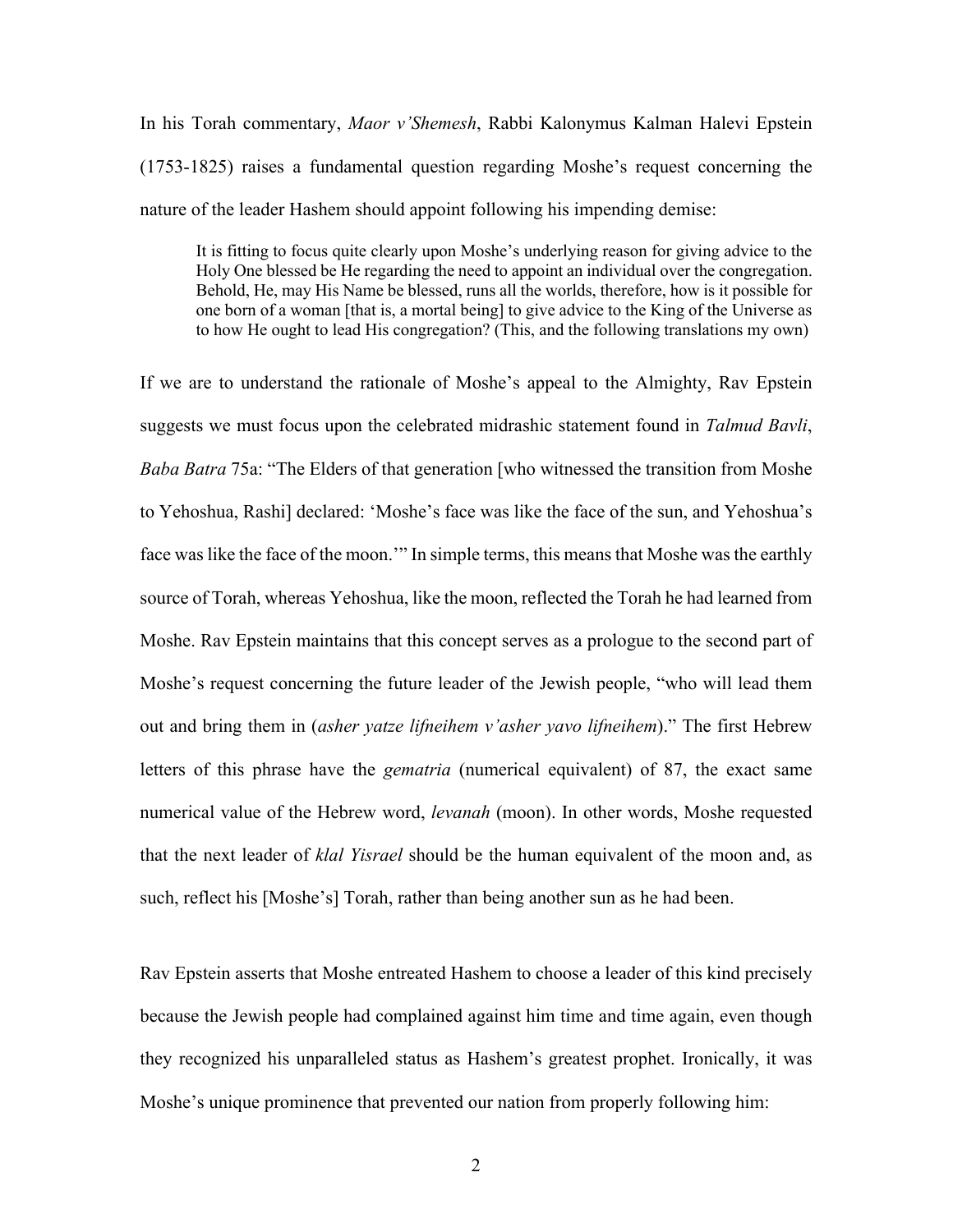But this matter is to be understood in this manner: Based upon the degree of intellectual achievement and holiness that Moshe had achieved, to the point that he had reached heights higher than all other created beings, and that he was the chosen one among all whom Hashem had formed and thereby went up to Heaven itself and acquired the Torah from a place that was exalted and loftier than anything in Creation, … the members of his generations were unable to [properly] apprehend his intellect…and, therefore, [often] erred in their interpretation of his statements. (This, and the following translations and brackets my own)

For Rav Epstein, since Moshe understood his people so profoundly, he realized that they needed a different kind of leader to replace him: "Someone whose intellect was congruent with theirs, and someone whom they would, therefore, be able to accept. [Crucially], such an individual would allow them to choose the proper manner of serving Hashem based upon their [normative] intellectual capabilities." In the *pasuk* following Moshe's request, we find that Hashem concurred with him: "The L-rd said to Moshe, 'Take for yourself Yehoshua the son of Nun, a man of spirit, and you shall lay your hand upon him.'" (27:18) As *Sefer Yehoshua* later attests, Yehoshua had, indeed, been the perfect choice: "And *Yisrael* served the L-rd all the days of Yehoshua, and all the days of the Elders that outlived Yehoshua, and who had known all the works of the L-rd, that He had done for *Yisrael*." (24:31)

May the time come soon, and in our days, when we will once again have a leader who will be accepted by our entire nation and will teach us how to serve the Almighty with true heartfelt love and devotion. *V'chane yihi ratzon*.